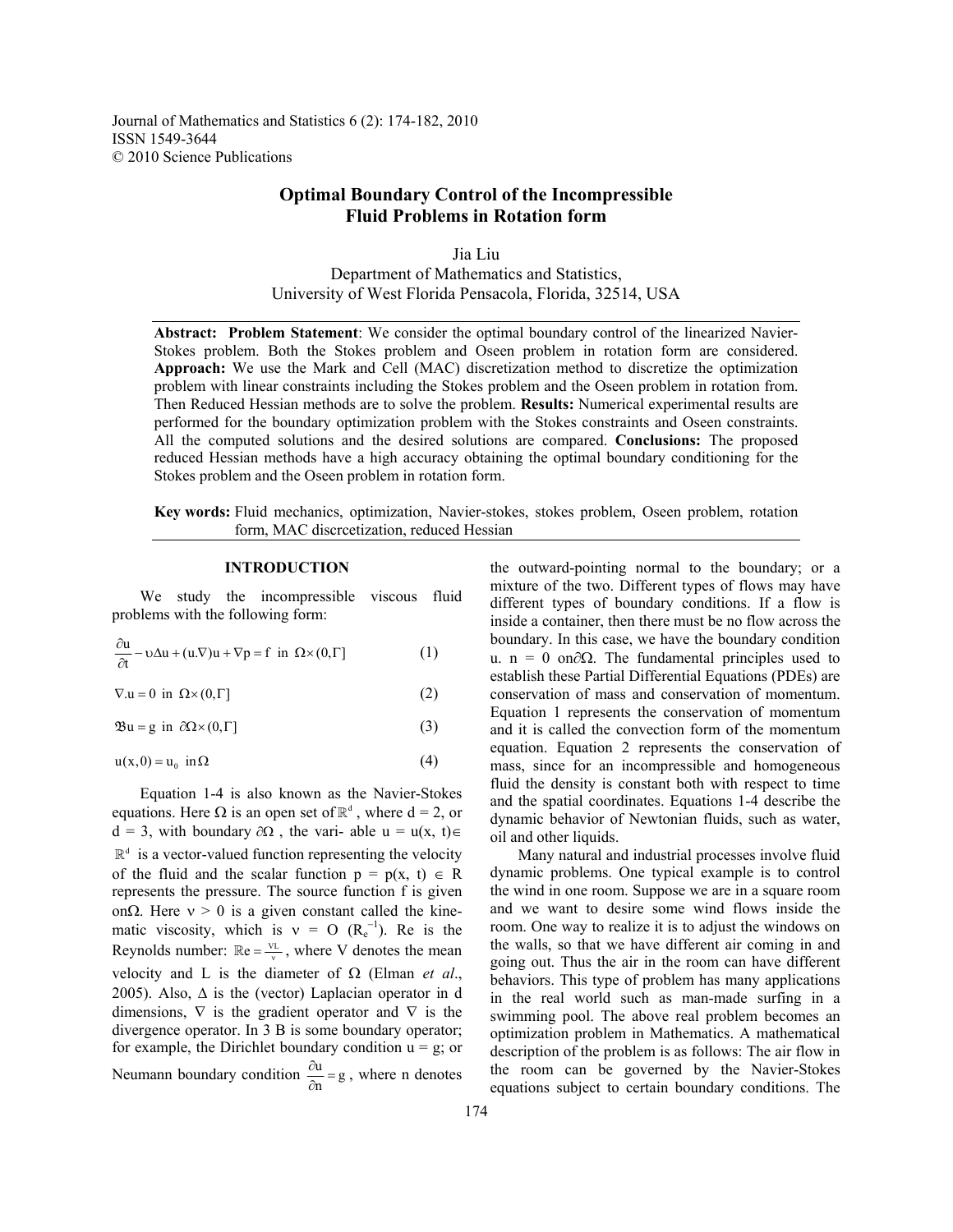behavior of the wind flow in the room which correspond the velocity u in the Navier-Stokes equation, which can be controlled by the condition imposed on the boundary. In this project, we are concerned with the boundary control of a flow process governed by the linear zed steady-state Navier-Stokes equations in rotation form.

 We use fully implicit time discretization and Picard linearization to obtain a sequence of Oseen problems, i.e., linear problems of the form:

$$
\alpha u - v\Delta u + (u.\nabla)u = \nabla p = f \text{ in } \Omega \tag{1.5}
$$

$$
\nabla.\mathbf{u} = 0 \text{ in } \Omega \tag{1.6}
$$

$$
\mathfrak{B}u = g \text{ on } \partial\Omega \tag{1.7}
$$

where,  $\alpha > 0$ , with  $\alpha = O(\frac{1}{\delta t})$ . Here  $\delta t$  denotes the time step. Equations 5-7 are referred to as the generalized Oseen problem. If  $\alpha = 0$ , we have the steady-state problem. If  $v = 0$ , we have the Stokes problem.

 In this study, we interested in an alternative linearization of the steady-state Navier-Stokes equation. Based on the identity:

$$
(u.\nabla)u = \frac{1}{2}\nabla(u.u) + (\nabla \times u) \times u
$$

In order to linearize it, we replace u in one place by a known divergence free vector v which can be the solution obtained from the previous Picard iteration. In this case we have:

$$
(v.\nabla)u \approx \frac{1}{2}\nabla(u.u) + (\nabla \times u) \times u \tag{8}
$$

 After substituting the right-hand side into (1.5), we find that the corresponding linearized equations have the following form:

$$
\alpha u - v\Delta u + w \times u + \nabla P = f \text{ in } \Omega \tag{9}
$$

$$
\nabla.\mathbf{u} = 0 \quad \text{in} \quad \Omega \tag{10}
$$

$$
\mathfrak{B}u = g \quad \text{on} \quad \partial\Omega \tag{11}
$$

where,  $P = p + \frac{1}{2} ||u||_2^2$  is the so-called Bernoulli pressure. For the two-dimensional case:

$$
w \times \begin{pmatrix} 0 & w \\ -w & 0 \end{pmatrix}
$$

where,  $w = \nabla \times v = -\frac{\partial v_1}{\partial x_1} + \frac{\partial v_2}{\partial y_2}$  $w = \nabla \times v = -\frac{\partial v_1}{\partial v_2} + \frac{\partial v_2}{\partial x_1}$  is a scalar function.

In the three-dimensional case, we have:

$$
w \times = \begin{pmatrix} 0 & -W_3 & W_2 \\ W_3 & 0 & -W_1 \\ -W_2 & W_1 & 0 \end{pmatrix}
$$
 (12)

Here,  $(w_1, w_2, w_3) = w = \nabla \times v$  where  $w_i$  denotes the i<sup>th</sup> component of  $\nabla \times v$ . Assume  $v = (v_1, v_2, v_3)$ , then we have the formal expression of w:

$$
\nabla \times \mathbf{v} = \begin{pmatrix} \mathbf{i} & \mathbf{j} & \mathbf{k} \\ \frac{\partial}{\partial x} & \frac{\partial}{\partial y} & \frac{\partial}{\partial x} \\ v_1 & v_2 & v_3 \end{pmatrix}
$$
(13)

Here the divergence-free vector field v again denotes the approximate velocity from the previous Picard iteration. Note that when the "wind" function v is irrotational ( $\nabla \times v = 0$ ) Eq. 9-11 reduce to the Stokes problem. It is not difficult to see that the linearizations 5-7 and 9-11, although both conservative (Olshanskii, 2002), are not mathematically equivalent. The momentum Eq. 9 is called the rotation form. We can see that no first-order terms in the velocities appear in 9 on the other hand, the velocities in the d scalar equations comprising 9 are now coupled due to the presence of the term  $w \times u$ . The disappearance of the convective terms suggests that the rotation form 9 of the momentum equations may be advantageous over the standard form 5 from the linear solution point of view. This observation was first made by Olshanskii and his co-workers in 2002 (Olshanskii and Reusken, 2002). In their study, they showed the advantages of the rotation form over the standard convection form in several aspects. Benzi and Liu (2007), detailed discussion is provided for the preconditioned iterative methods of the Navier-Stokes problems in rotation form.

Let us consider the area  $\Omega \in \mathbb{R}^2$ , which is a bounded, connected domain with a piecewise smooth boundary ∂Ω. Vector m :  $\partial\Omega \to \mathbb{R}^2$  is the boundary data. Suppose that  $d \in \mathbb{R}^2$  m :  $\partial \Omega \to \mathbb{R}^2$  is the desired velocity, and x is the computed solution of the Navier-Stokes equations, where  $x = (u, p)$ . In practice, we put a regularization term to the objected function, and β is the regularization parameter. Here  $Q \in \mathbb{R}^{2 \times n}$ , where,  $n > 2$ ,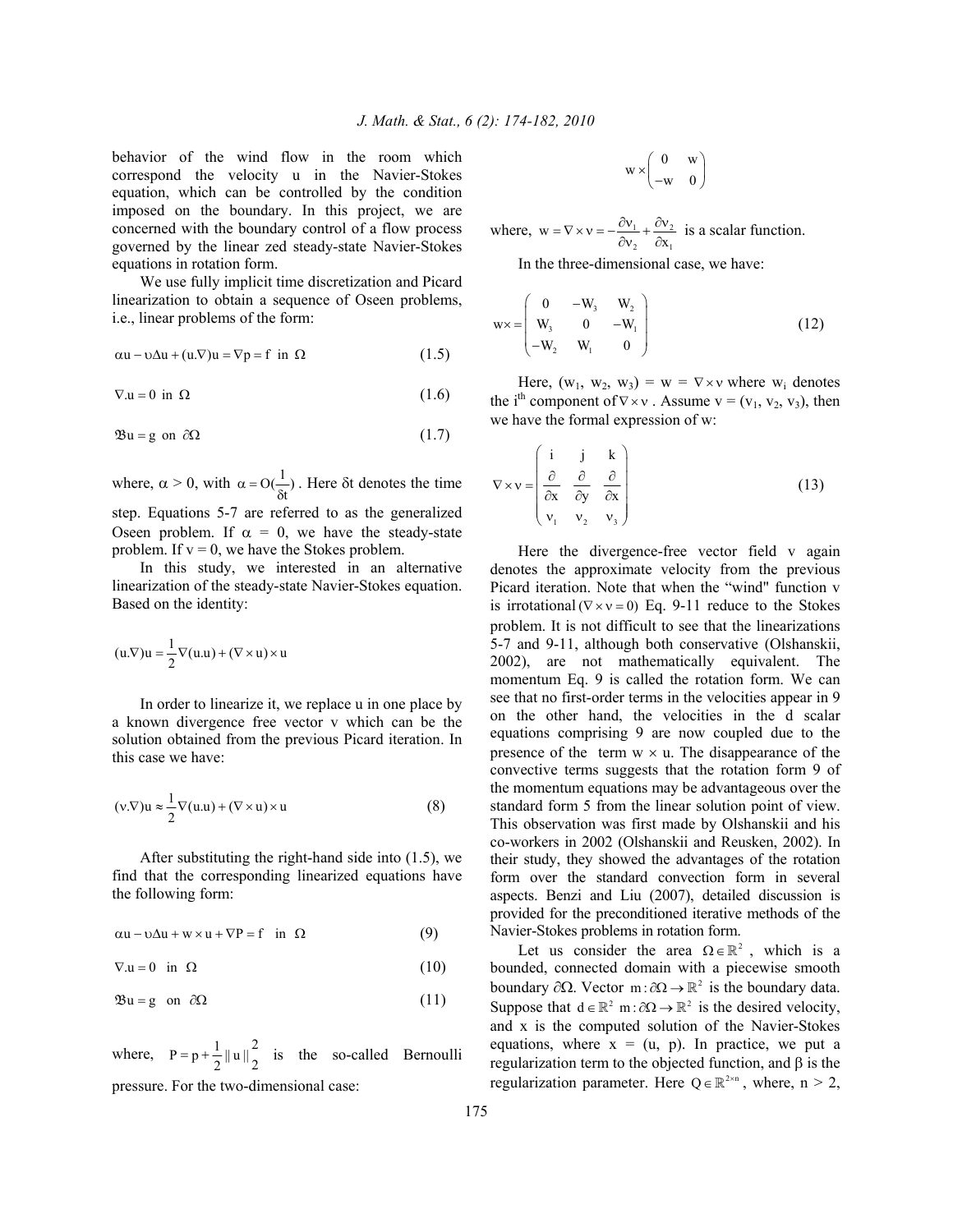is a rectangular matrix such that  $Qx = u$ . Then the optimal boundary problem governing the linearized rotation form of the Navier-Stokes equation is the following system:

$$
min \frac{1}{2} || Qx - d ||^2 + \frac{1}{2} \beta || m ||^2
$$

Subject to:

$$
-\upsilon \Delta u + w \times u + \nabla P = f \text{ in } \Omega \tag{14}
$$

$$
\nabla.\mathbf{u} = 0 \text{ in } \Omega \tag{15}
$$

$$
\mathfrak{B}\mathfrak{u} = \mathfrak{m} \text{ on } \partial\Omega \tag{16}
$$

 As we can see, the constraints 14-16 satisfy the rotation form of the steady-state linearized Navier-Stokes equation (which is the steady state Oseen problem in rotation form) with the Dirichlet boundary conditions. Here  $w = \nabla \times v$ . Again v is the approximated solution from the previous Picard iteration. If  $v = 0$ , we get the (steady-state) Stokes equations.

**Discretization:** In this study, we consider the Marker-And-Cell (MAC) discretization, which is one of the earliest and most widely used methods for solving fluid flow problems. This scheme is due to Harlow and Welch (1965) and (Fletcher, 1988). The particularity of MAC scheme is the location of the velocity and pressure unknowns. Pressures are defined at the center of each cell and the velocity components are defined at the cell edges (or cell faces in 3D). Figure. 1 shows the staggered grid of MAC discretization. Such an arrangement makes the grid suitable for a control volume discretization.



Fig. 1: Stagger grid of 2D case

 We can get the following least squares problem with linear equality constraints based on the MAC discretization:

$$
\min \frac{1}{2} \| Qx - d \|^{2} + \frac{1}{2} \beta \| m \|^{2}
$$

Subject to:

 $Ax + Pm = 0$ 

where, A is the discretization of the Navier-Stokes equation with the following form:

$$
A = \begin{pmatrix} F & D & B_1^T \\ -D & F & B_2^T \\ -B_1 & -B_2 & C \end{pmatrix}
$$

Here,  $F = vH$ , where H is the discretization of Laplacian operator in two dimensions and I is the identity matrix. D is the discretization matrix of the scalar function  $w = \nabla \times v$ , the rectangular matrix  $B - (i = 1,2)$  represents the discrete gradient operator while Bi represents its adjoint, the (negative) divergence operator. In order to make the matrix A invertible, we add a stabilization term  $C = -h^2 I$ , where,  $h = 1$  n with n the grid size of the discretization. If D is a zero matrix, then we obtain the coefficient matrix of the Stokes equations. The matrix P is obtained from the discretization of the boundary conditions.

 From (Fletcher, 1988), we can discretize the second order derivatives using the following approximation:

$$
\frac{\partial^2 u_1}{\partial^2 x^2} \approx \frac{1}{h^2} (u_{nx+1} - 2u_1 + u_0)
$$

Also we can assume  $u_1 + u_0 = 2m_1$  where  $u_0$  is the ghost point of outside the boundary. Then we have:

$$
\frac{\partial^2 u_1}{\partial^2 x^2} \approx \frac{1}{h^2} (u_{nx+1} - 3u_1 + 3m_1)
$$

Hence we have:

$$
\frac{\partial^2 u_1}{\partial^2 x^2} \cong \frac{1}{h^2} (u_{nx+1} - 3u_1) + \frac{2}{h^2} m_1
$$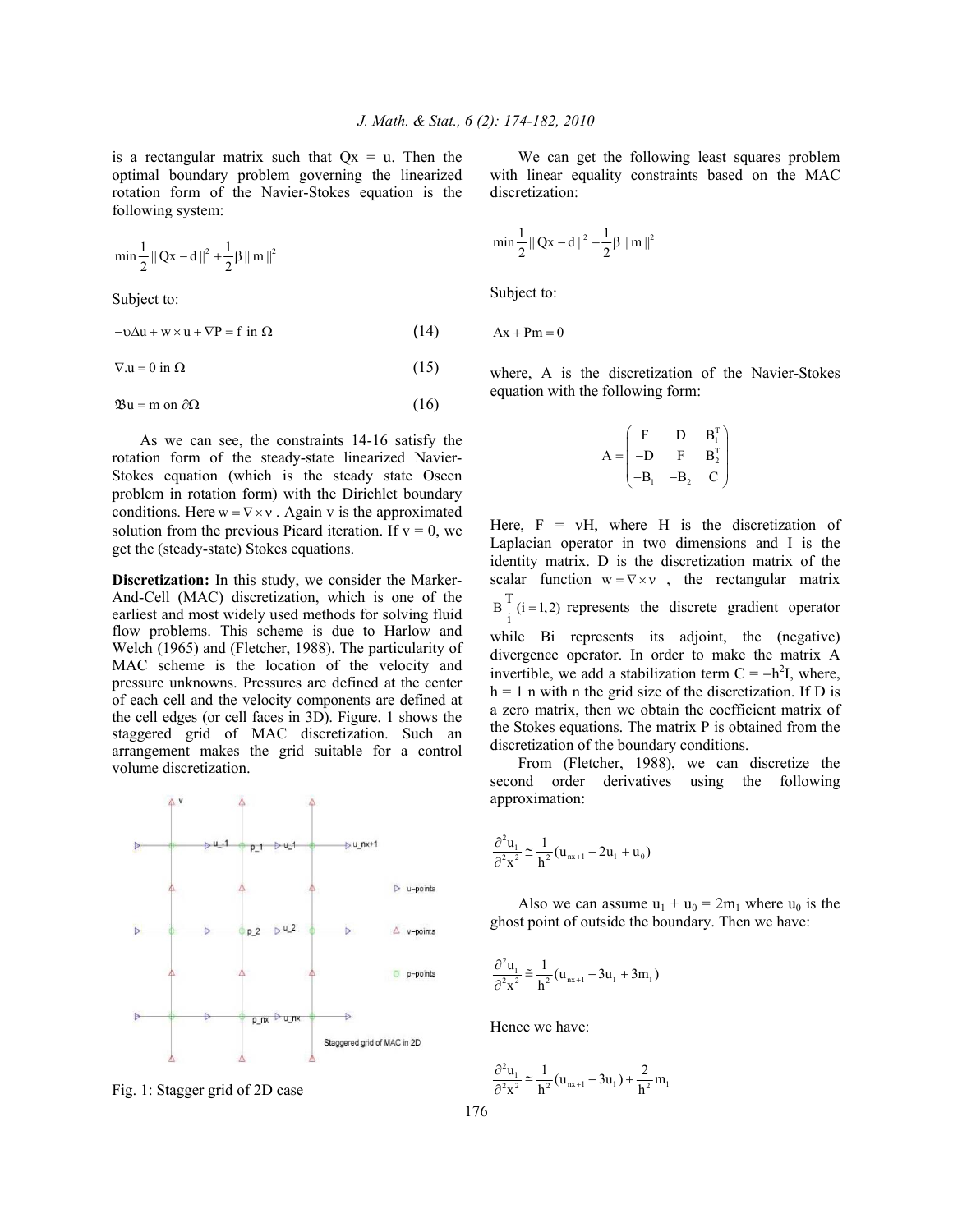After discretization, the coefficient Puy matrix on the boundary function of vector u (where  $u = (u, v)$ ) along the y direction is of the form:

$$
Puy = \begin{pmatrix} \frac{2}{h^2} & 0 \cdots & 0 \\ 0 & \frac{2}{h^2} \cdots & 0 \\ & \cdots & \\ 0 & \cdots & 0 \frac{2}{h^2} \\ 0 & 0 \cdots & 0 \\ 0 & 0 \cdots & 0 \end{pmatrix}
$$

 Similarly, we can obtain the form of the matrix Pux which is the boundary condition of the vector u along the x direction:



 Similar analysis for the boundary condition of vector v along the x and y direction. We can get the other two matrices Pvx, Pvy. For the 2D problems, we obtain the boundary coefficient matrix as follows:

$$
P\begin{pmatrix} Pux & Puy & 0 & 0 \\ 0 & 0 & Pvx & Pvy \end{pmatrix}
$$

### **MATERIALS AND METHODS**

The resulting optimization problem written in constrained form is the following:

$$
min\frac{1}{2}\left\|\left.Qx-d\right\|^2+\frac{1}{2}\beta\left\|\left.m\right\|^2\right.
$$

Subject to:

 $Ax + Pm = 0$ 

Now introducing the lagrangian:

$$
\mathcal{L}(x, m, \lambda) = \min \frac{1}{2} ||Qx - d||^2 + \frac{1}{2}\beta ||m||^2 + \lambda^{T}(Ax + Pm) = 0
$$

 A necessary condition for an optimal solution of our problem is:

$$
\mathcal{L}_x = Q^{T} (Qx - d) + A^{T} \lambda = 0 \qquad (3.17)
$$

$$
\mathcal{L}_{m} = \beta m + P^{T} \lambda 0 \tag{3.18}
$$

$$
\mathcal{L}_{\lambda} = Ax + Pm = 0 \tag{3.19}
$$

Using  $(19)$  to eliminate x and then  $(17)$  to eliminate λ yields a nonlinear least squares data fitting problem. See more details in (Stephen and Wright, 1999). Since 17-19 are linear equations; we just need to solve these equations directly, which lead to the following Karush-CKuhn-CTucker (KKT) system:

$$
H_{kkt}\begin{pmatrix} x \\ m \\ \lambda \end{pmatrix} = -\begin{pmatrix} Q^T b \\ 0 \\ 0 \end{pmatrix}
$$

Where:

$$
H_{kkt} = \begin{pmatrix} Q^TQ & 0 & A^T \\ 0 & \beta I & P^T \\ A & P & 0 \end{pmatrix}
$$

Notice that  $H_{kkt}$  is the large, sparse, linear system on which the present study concentrates.

 Next, we show how to get the reduce Hessian matrix and how to solve it. Based on 17-19, we proceed to eliminate x, then  $\lambda$  and finally solve for m:

$$
X = -A^{-1}Pm
$$
 (20)

$$
\lambda = -A^{-T}Q^{T}Q(b - Qx)
$$
\n(21)

$$
(\beta I + P^{T} A^{-T} Q^{T} Q A^{-1} P) m = -P^{T} A^{-1} Q^{T} d \qquad (22)
$$

Which leads to the equations:

$$
(\beta I + P^{T} A^{-T} Q^{T} Q A^{-1} P) m = -P^{T} A^{-1} Q^{T} d \qquad (23)
$$

Or:

$$
H_{red}m = -P^{T}A^{-1}Q^{T}d
$$
 (24)

Where:

$$
H_{red} = \beta I + J^{T}J
$$
 (25)

$$
J = QA^{-1}P
$$
 (26)

177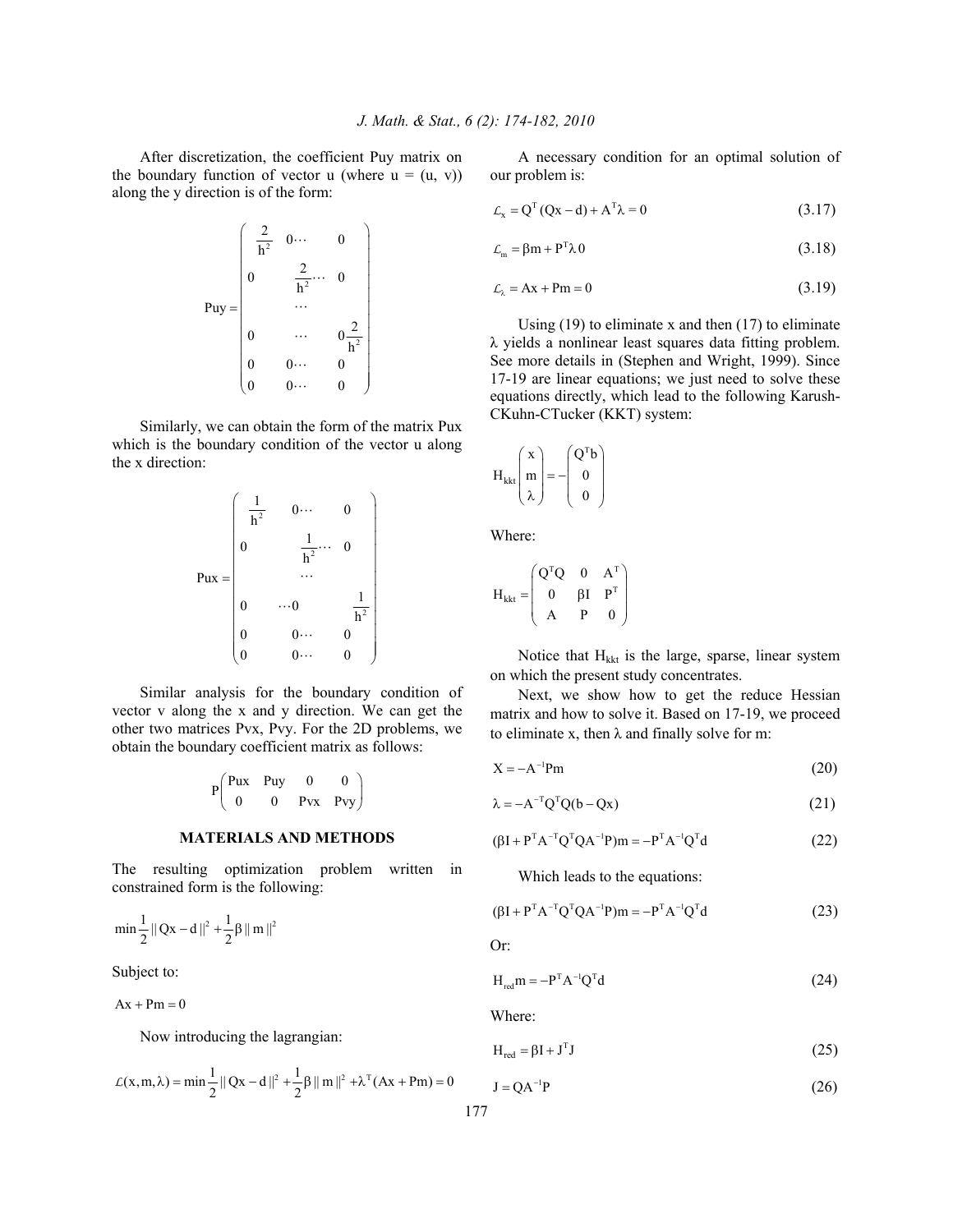Here H<sub>red</sub> is the reduced Hessian. Since  $\beta > 0$ , the reduced Hessian becomes a symmetric positive definite matrix. Therefore, for the solution of (3.24) we may use a PCG (preconditioned Conjugate Gradient) other iterative methods to solve the system. Furthermore, the matrix J is large and dense, the evaluation of Jv proceeds by first forming Pv, then solve the forward problem to obtain  $A^{-1}$  v and finally multiplying the result by Q. Each evaluation of  $H_{red}$  in the PCG step involves the following steps:

- $w_1 = P_v$
- Solve  $Aw_2 = w_1$
- $w_3 = Q^T Q w_2$
- Solve  $A^Tw_4 = w_3$
- $w = P^{T}w_4$

Therefore each Matrix-vector product of  $H_{\text{red}}$ requires the solution of one for-ward problem which to solve the equation  $Ax = b$  and one adjoint problem  $AT$  $x = b$  to a high degree of accuracy, so it is very expensive. We may consider to use iterative methods to calculate the forward problem like Gener-alized Minimal Residual (GMRES) method or PCG method. However the convergence of those methods without preconditioning may be slow. Therefore how to choose a fast and efficient preconditioner is a one problem. Furthermore the choice to the convergence tolerance of the inner iteration (for the preconditioning steps) and outer iteration (PCG steps) can be essential to the rate of the convergence of the problem. Simoncini and Szyld (2003) for more details.

# **RESULTS**

 We give some numerical experiments based on the algorithm we have discussed. First we need to show that we have the right format of the boundary conditions. All results were computed in MATLAB 7.1.0 on one processor of an AMD Opteron with 32 GB of memory.

Let us choose  $u = cos(2\pi x) cos(2\pi y)$ ,  $v = cos$  $(2\pi x)$  cos  $(2\pi y)$ ,  $p = sin(2\pi x) sin(2\pi y)$  which are the analytical solutions of the Navier-Stokes equations. We plug in the analytical solution to the Navier-Stokes equation to get the right hand side b and also we calculate the value of  $Ax + Pm$ . Here  $x = (u, v, p)^T$ . The norm of the difference between these two is the error.

 As we know, the error of MAC discretization is of  $O(h^2)$ . Therefore, as the grid size doubles, the error should be decreased by  $\frac{1}{4}$ . Table 1 shows that as the grid size increases twice from 64-128, the error decreases from 4.0659e-005-1.0171e-005, which shows that the discretized boundary matrix P is the correct discretization of the boundary conditions.

 Next, we did two different experiments to test the algorithms. We have chosen two different desired solutions: one satisfies the linearized rotation form of the Navier-Stokes equation and the other satisfies the Stokes equation (in this case,  $\nabla \times \mathbf{u} = 0$ ). Consider the area  $\Omega = [0, 1] \times [0, 1]$  and a MAC scheme on staggered grids for velocity and pressure. We set  $w = \nabla \times u$ , where  $u = (v_1, v_2)$ , with  $v_1 = x - 2y; v_2 = 2x + y$  We can see in this case u satisfies the Navier-Stokes equation. Also we choose another vector u', where  $u' = (v'_{1}, v'_{2})$ , with  $v'_{1} = -y$ ,  $v'_{2} = x$  in this case, u' satisfies the Stokes equation.

 Figure 2 shows the desired flow and computed flow for the Stoke problems. The left two graphs present the desired Stokes flow (upper image) and computed flow (lower image). We can see for the Stokes case, the computed solution is almost the same as the desired solution. The flows inside the area and boundary conditions are perfectly match. Figure 2b shows the boundary conditions for the computed Stokes flow, which are the x boundary function of the vector u at the left side, x boundary function of the vector u at the right side, y boundary function of the vector u on the top side, y boundary function of the vector u at the bottom side; x boundary function of the vector v at the left side, x boundary function of the vector v at the left side, y boundary function of the vector v on the top side, y boundary function of the vector v at the bottom side. Figure 3 shows the desired flow and computed flow for the Oseen problems in rotation form. In this case that  $w \neq 0$ . We use 0.1 for the viscosity. We can see from the graphs the computed solution (lower image) is very close to the desired solution (upper image) around the boundary, however, inside the domain, there is some difference. This might due to the linearization and discretization errors and complexity of the Oseen problem especially in the rotation form. Again Fig. 3b presents the boundary conditions of the computed Oseen flow in rotation form in x and y directions. Notice that in all these experiments, we use

Table 1: Error test for the boundary matrix P

| H     | $Error = norm (Ax + Pm-b)$ |
|-------|----------------------------|
| 1/8   | 0.0025                     |
| 1/16  | $6.4304e - 004$            |
| 1/32  | 1.6226e-004                |
| 1/64  | 4.0659e-005                |
| 1/128 | 1.0171e-005                |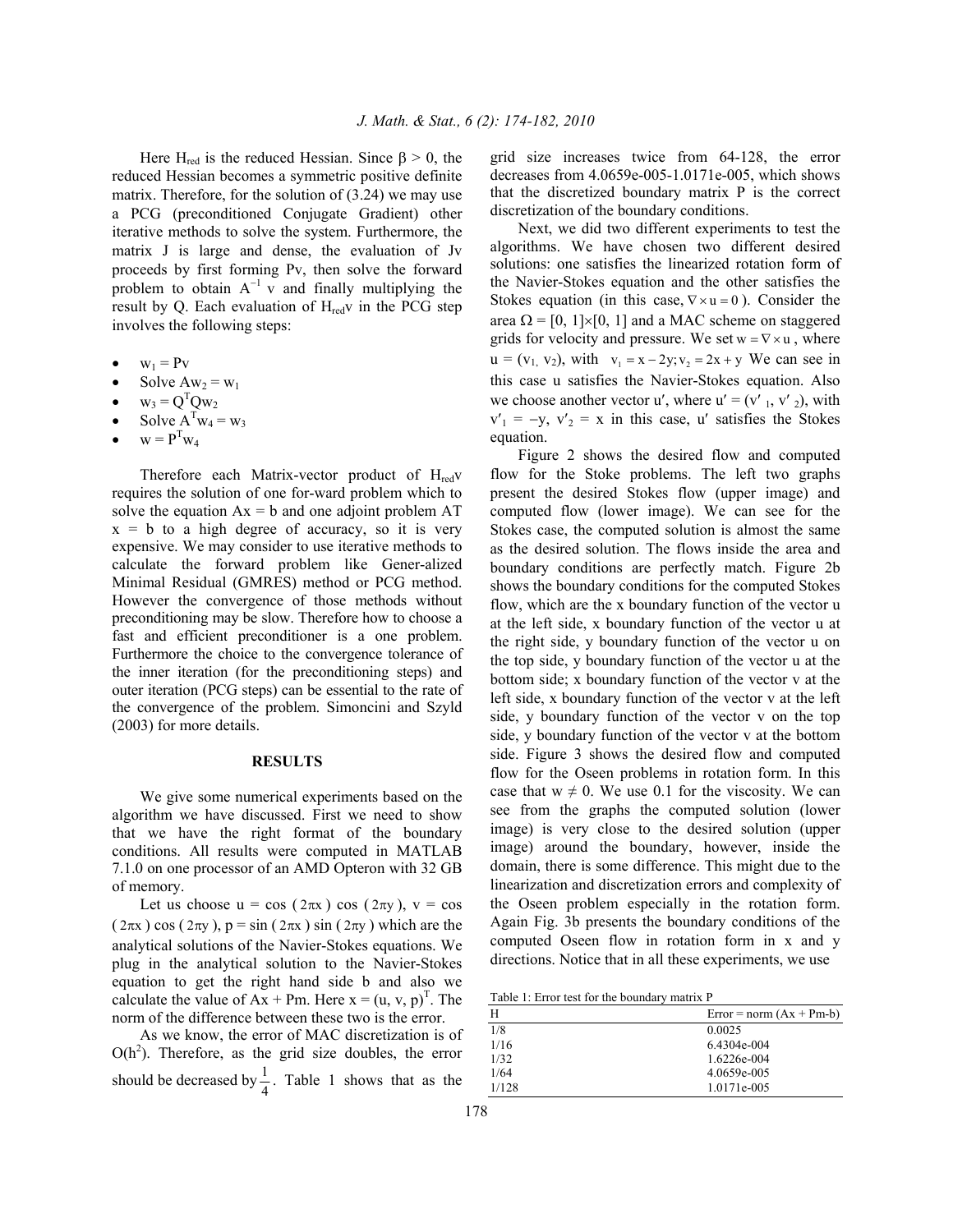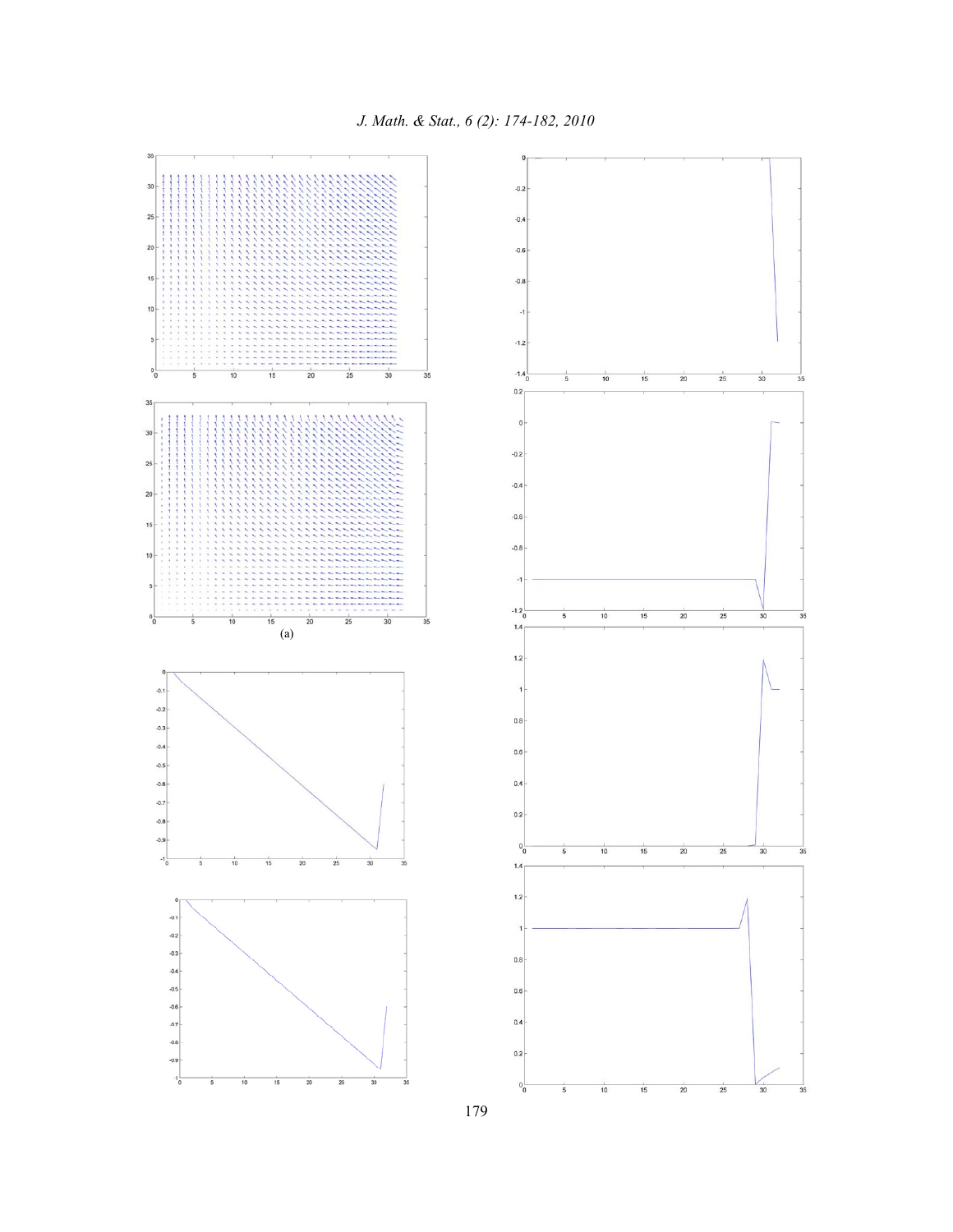

Fig. 2: Stokes flow (a) Desired (upper image) and computed (lower image) Stokes flows (b) Boundary condition of the computed Stokes flow



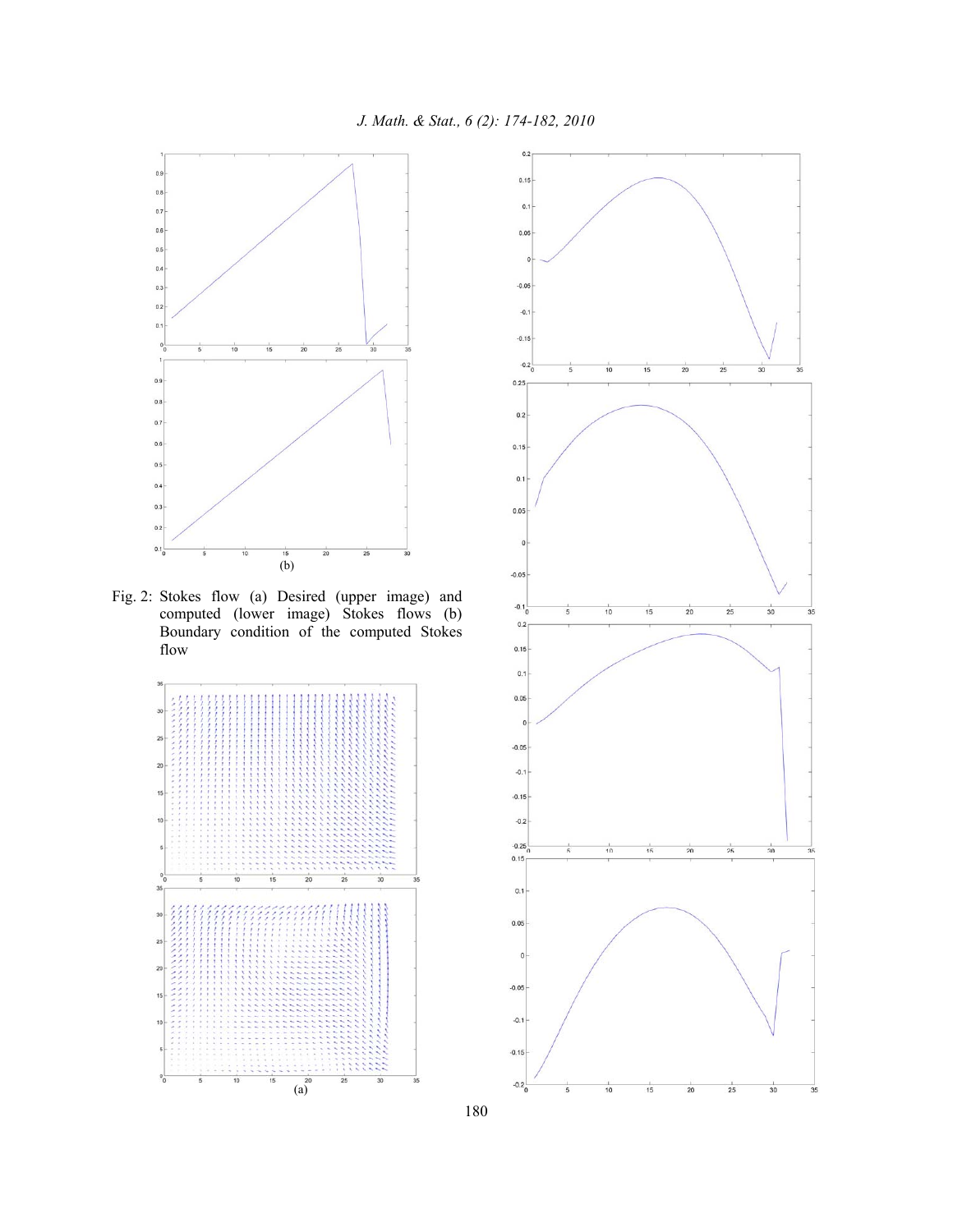

*J. Math. & Stat., 6 (2): 174-182, 2010* 

| Table 2: number of iterations of the CG method: The stokes problem |                   |  |  |
|--------------------------------------------------------------------|-------------------|--|--|
| H                                                                  | iteration numbers |  |  |
| 1/8                                                                | 12                |  |  |
| 1/16                                                               | 21                |  |  |
| 1/32                                                               | 30                |  |  |
| 1/64                                                               | 37                |  |  |
| 1/128                                                              |                   |  |  |

Table 3: number of iterations of the CG method: The Oseen problem in rotation form

| Н     | $v = 0:1$ | $v = 0:01$ | $v = 0:001$ |
|-------|-----------|------------|-------------|
| 1/8   | 23        | 31         | 28          |
| 1/16  | 29        | 24         | 33          |
| 1/32  | 38        | 31         | 23          |
| 1/64  | 49        | 37         | 27          |
| 1/128 | 59        | 44         | 33          |

direct method to solve all the linear systems in the reduced Hessian method. We can replace the direct methods by the inexact method like PCG or Preconditioned GMRES methods to solve the problem more efficiently and the results will not be affected.

## **DISCUSSION**

 In these numerical experiments, we use Conjugate Gradients methods to solve the reduce Hessian matrix. Table 2 and Table 3 show the number of the iterations of the CG iterative methods for the Stokes flow and the Oseen flow in rotation form. Here we used direct methods to calculate the forward problem and its adjoint problem. As we can see, the number of the iterations increases as the grid size increases for both the Stokes and Oseen flows. Therefore a preconditioning is a must. Benzi and Liu (2007), we have a detailed discussion about the Hermitian and Skew-Hermitian preconditioned iteration method for the Stokes equations and Oseen equations in rotation form.

## **CONCLUSIONS**

 In this study, we have developed an algorithm to find out the optimal boundary conditions of linearized rotation form of the Navier-Stokes equations reduced Hessian method is used. Numerical experimental results show the effectiveness of the reduced Hessian method. Notice that in the reduced Hessian method, evaluating matrix-vector products for the reduced Hessian matrix is very ex-pensive. It requires solving two large linear systems at each PCG step. We can consider using PCG or preconditioned GMRES with proper inner and outer iteration to accelerate the rate of convergence and lower the cost. Haber and Ascher gave a discussion about the preconditioned CG methods for reduced Hessian methods in (Haber and Ascher, 2001). Benzi and Liu (2007) we show the efficiency of the Hermitian and

Fig. 3: Oseen flow in rotation form (a) Desired and computed Oseen flow; (b) Boundary condition of the computed Oseen flow in rotation form